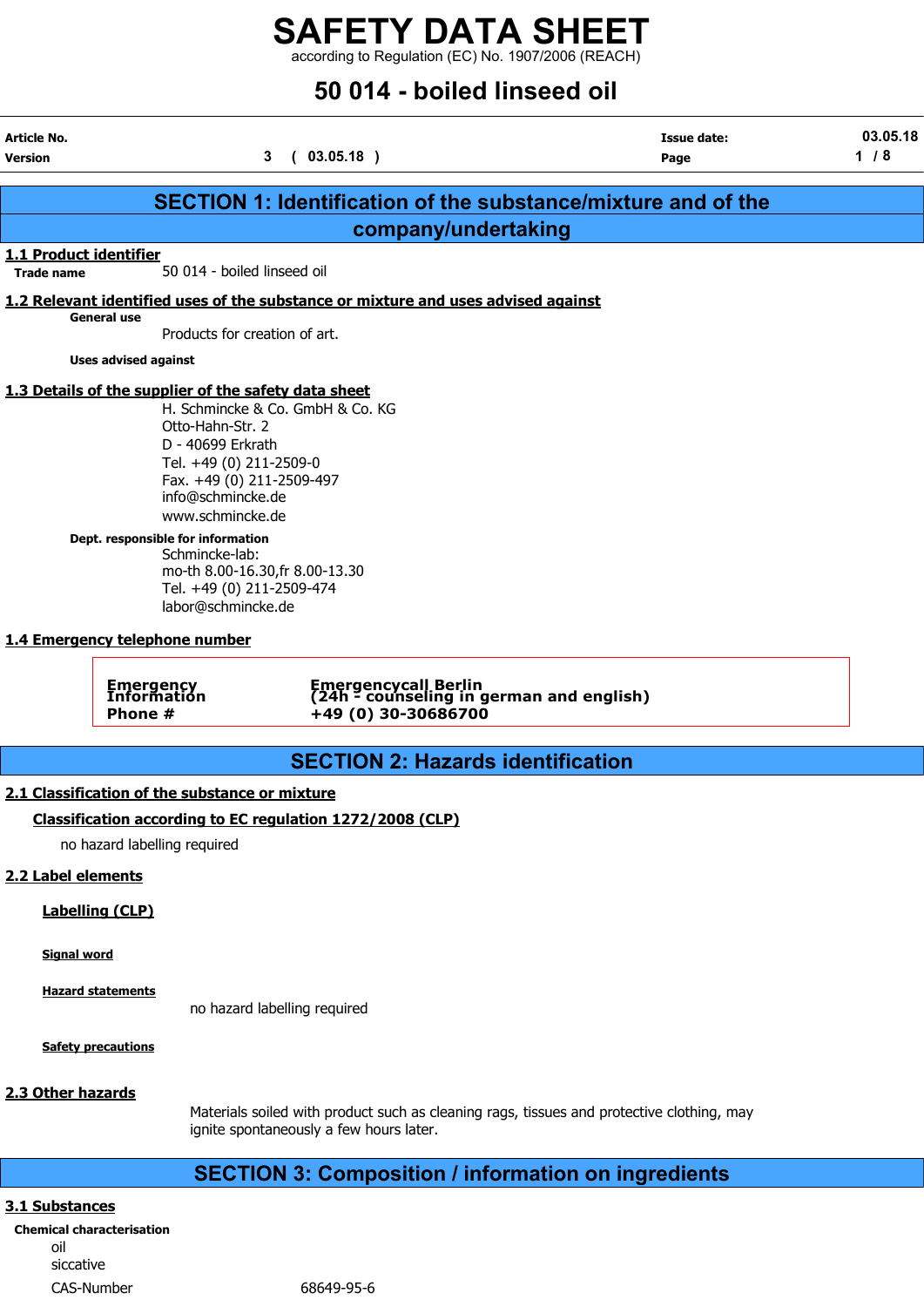according to Regulation (EC) No. 1907/2006 (REACH)

# 50 014 - boiled linseed oil

| Article No.    |          | <b>Issue date:</b> | 03.05.18 |
|----------------|----------|--------------------|----------|
| <b>Version</b> | 03.05.18 | Page               |          |

EINECS / ELINCS / NLP EU index number Customs tariff number RTECS-no. Hazchem-Code CI-Number

REACH registration No. 01-2119484875-20-xxxx

Substance 2

manganese neodecanoate: < 0,5 % CAS: 27253-32-3 Skin Irrit. 2; H315

#### Additional information

3.2 Mixtures

# SECTION 4: First aid measures

#### 4.1 Description of first aid measures

#### General information

Immediately remove all contaminated clothing.

#### In case of inhalation

Move victim to fresh air. Seek medical aid in case of troubles.

#### In case of skin contact

Thoroughly wash skin with soap and water. Seek medical attention if irritation persists.

#### After eye contact

In case of contact with eyes, rinse immediately with plenty of flowing water for 10 to 15 minutes holding eyelids apart. Seek medical attention if irritation persists.

#### After swallowing

Rinse mouth immediately and drink plenty of water. Do NOT induce vomiting. Seek medical treatment in case of troubles.

## 4.2 Most important symptoms and effects, both acute and delayed

No data available

# 4.3 Indication of any immediate medical attention and special treatment needed

Treat symptomatically.

# SECTION 5: Firefighting measures

# 5.1 Extinguishing media

# Suitable extinguishing media

In case of fire, use sand, extinguishing powder or alcohol resistant foam.

# Extinguishing media which must not be used for safety reasons

water

Full water jet

# 5.2 Special hazards arising from the substance or mixture

In case of fire may be liberated: Acrolein, Carbon monoxide and carbon dioxide

# 5.3 Advice for firefighters

# Special protective equipment for firefighters

Additional information

# SECTION 6: Accidental release measures

# 6.1 Personal precautions, protective equipment and emergency procedures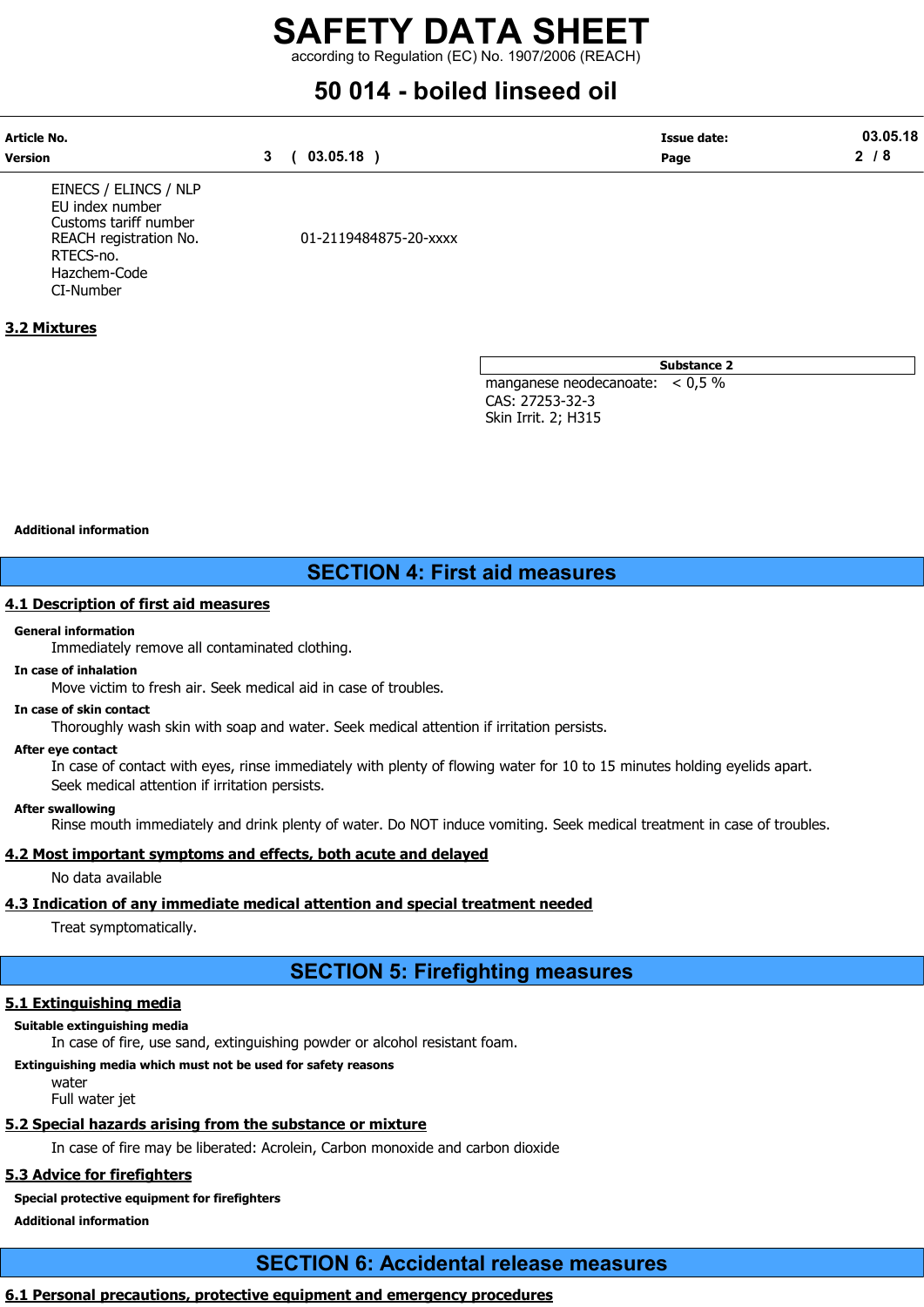according to Regulation (EC) No. 1907/2006 (REACH)

# 50 014 - boiled linseed oil

| Article No.    |             | <b>Issue date:</b> | 03.05.18  |
|----------------|-------------|--------------------|-----------|
| <b>Version</b> | 3(03.05.18) | Page               | <b>78</b> |

Wear suitable protective clothing. Avoid contact with skin, eyes, and clothing.

### 6.2 environmental precautions

Discharge into the environment must be avoided.

# 6.3 Methods and material for containment and cleaning up

#### Methods for cleaning up

Collect mechanically using liquid-binding material (sand, diatomaceous earth, universal binding agents). Dispose of waste in accordance with local, state, and federal regulations. Do not pick up with the help of saw-dust or other combustible substances.

Additional information

### 6.4 Reference to other sections

Safe handling: see section 7 Disposal: see section 13

# SECTION 7: Handling and storage

# 7.1 Precautions for safe handling

#### Advices on safe handling

Handle in accordance with good industrial hygiene and safety practice. Provide adequate ventilation.

#### Precautions against fire and explosion

Spontaneous ignition possible through autoxidation of cloths soaked in the product.

## 7.2 Conditions for safe storage, including any incompatibilities

#### Requirements for storerooms and containers

Store in a well-ventilated place. Keep container tightly closed. storage temperature 10 - 30 °C

Hints on joint storage Storage class Further details Protect from light.

# 7.3 Specific end use(s)

No special measures necessary if stored and handled as prescribed.

# SECTION 8: Exposure controls/personal protection

## 8.1 Control parameters

# 8.2 Exposure controls

# Occupational exposure controls

# Respiratory protection

With correct and proper use, and under normal conditions, breathing protection is not required. Respiratory protection must be worn whenever the WEL levels have been exceeded. Particle filter device (DIN EN 143)

# Hand protection

Observe glove manufacturer's instructions concerning penetrability and breakthrough time. Qualified materials: Nitrile rubber

Eye protection

**Goggles** 

# Body protection

Protect skin by using skin protective cream. Wear suitable protective clothing.

# General protection and hygiene measures

Wash hands before breaks and after work. Wash contaminated clothing prior to re-use.

# SECTION 9: Physical and chemical properties

# 9.1 information on basic physical and chemical properties

| <b>Form</b>  | liquid         |
|--------------|----------------|
| Colour       | amber          |
| <b>Odour</b> | characteristic |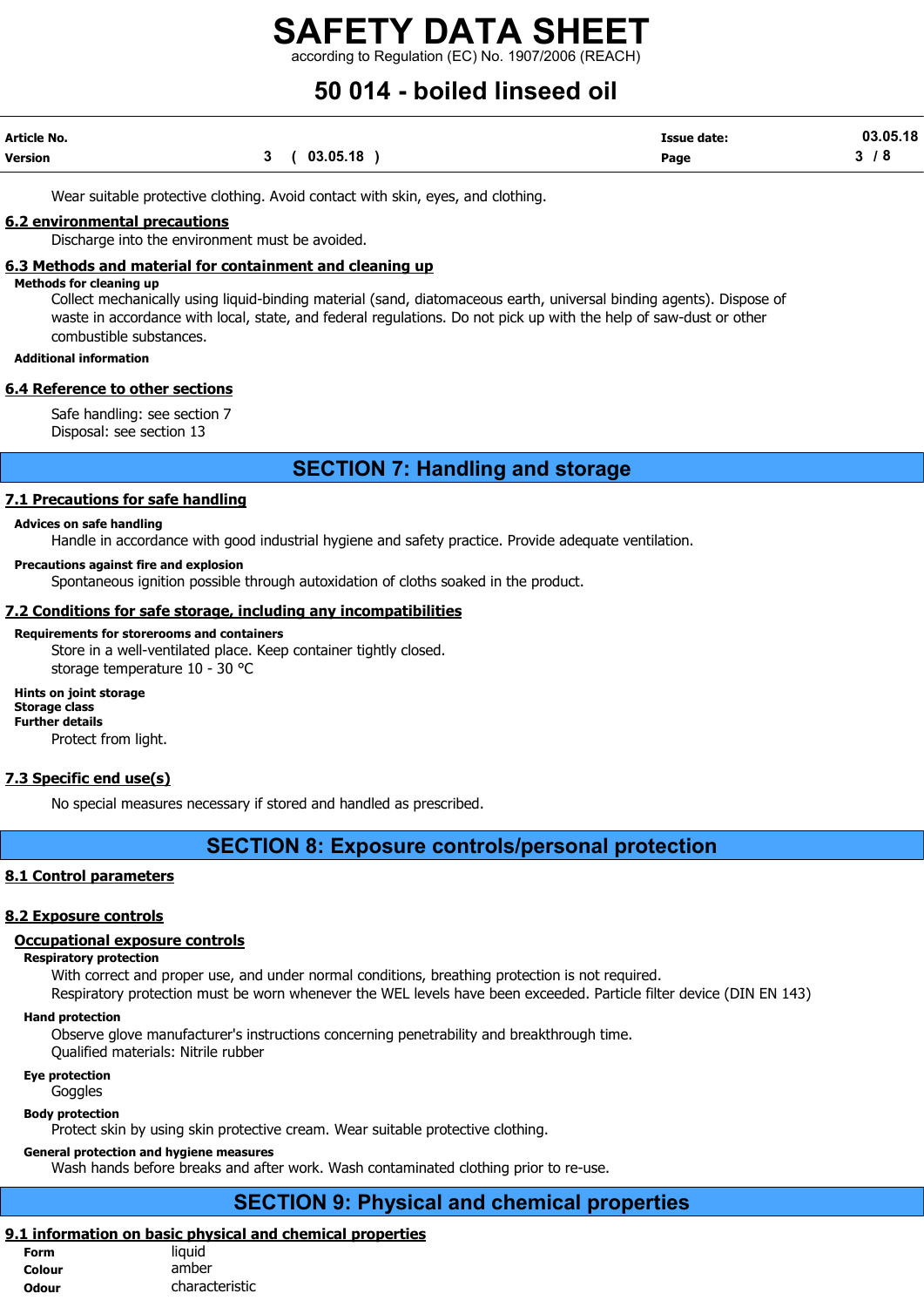according to Regulation (EC) No. 1907/2006 (REACH)

# 50 014 - boiled linseed oil

| <b>Article No.</b>                     |                |            |              |       |      | <b>Issue date:</b> | 03.05.18 |
|----------------------------------------|----------------|------------|--------------|-------|------|--------------------|----------|
| <b>Version</b>                         | 3 <sup>1</sup> | $\sqrt{2}$ | $03.05.18$ ) |       | Page |                    | 4/8      |
|                                        |                |            | min          | max   |      |                    |          |
| Initial boiling point and              |                |            |              |       |      |                    |          |
| boiling range                          |                |            |              |       |      |                    |          |
| Melting point/freezing point           |                |            |              |       |      |                    |          |
| Flash point/flash point range          |                |            | 160 °C       |       |      |                    |          |
| <b>Flammability</b>                    |                |            |              |       |      |                    |          |
| <b>Ignition temperature</b>            |                |            |              |       |      |                    |          |
| <b>Auto-ignition temperature</b>       |                |            | 420 °C       |       |      |                    |          |
| <b>Explosion limits</b>                |                |            |              |       |      |                    |          |
| <b>Refraction index</b>                |                |            |              |       |      |                    |          |
| Partition coefficient: n-octanol/water |                |            |              |       |      |                    |          |
| <b>Danger of explosion</b>             |                |            |              |       |      |                    |          |
| Vapour pressure                        |                |            |              |       |      |                    |          |
| <b>Density</b>                         |                |            | 0,94 kg/l    |       |      |                    |          |
| <b>PH</b> value                        |                |            |              |       |      |                    |          |
| <b>Viscosity dynamic of</b>            |                |            | 7            | 20 °C |      |                    |          |
| Viscosity dynamic up to                |                |            | 10 mPas      | 20 °C |      |                    |          |
|                                        |                |            |              |       |      |                    |          |
| <b>Viscosity kinematic of</b>          |                |            |              |       |      |                    |          |
| Viscosity kinematic up to              |                |            |              |       |      |                    |          |

### 9.2 Other information

# SECTION 10: Stability and reactivity

### 10.1 Reactivity

Materials soiled with product such as cleaning rags, tissues and protective clothing, may ignite spontaneously a few hours later.

### 10.2 Chemical stability

### 10.3 Possibility of hazardous reactions

# 10.4 Conditions to avoid

Ignition by hot surfaces, sparks and open flames.

### 10.5 Incompatible materials

strong oxidizing agents

# 10.6 Hazardous decomposition products

In case of fire may be liberated: Carbon monoxide and carbon dioxide

# SECTION 11: Toxicological information

# 11.1 Information on toxicological effects

# Acute toxicity

LD50 oral( Rat): > 4790 mg/kg

In case of inhalation

No data available

After swallowing

No data available

In case of skin contact No data available After eye contact

No data available

# Practical experience

# General remarks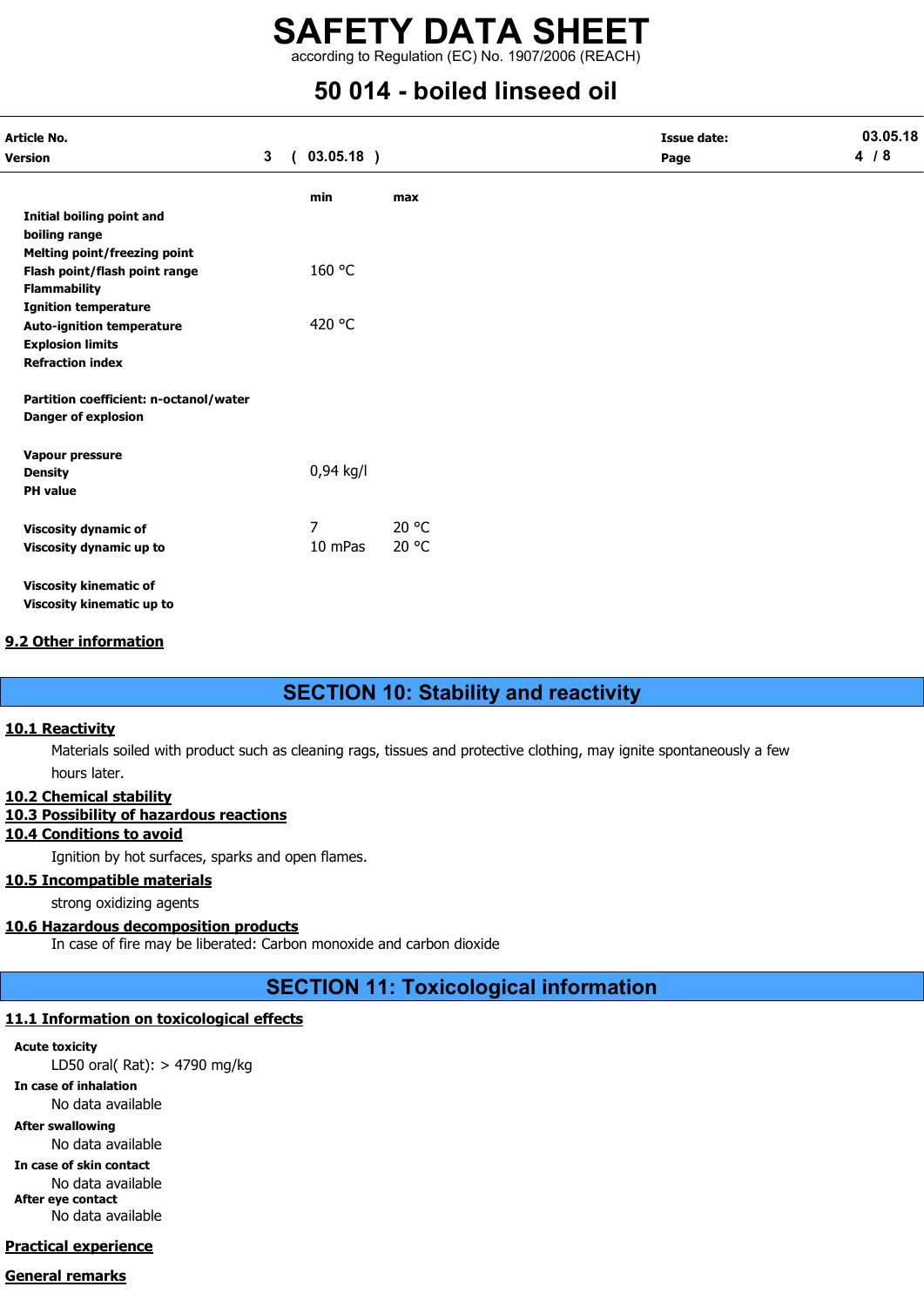according to Regulation (EC) No. 1907/2006 (REACH)

# 50 014 - boiled linseed oil

| Article No.    |          | <b>Issue date:</b> | 03.05.18          |
|----------------|----------|--------------------|-------------------|
| <b>Version</b> | 03.05.18 | Page               | $\mathbf{r}$<br>o |

# Toxicological tests

# SECTION 12: Ecological information

# 12.1 Toxicity

Aquatic toxicity Water Hazard Class 1 WGK catalog number 0 General information

# 12.2 Persistence and degradability

Further details Oxygen demand

# 12.3 Bioaccumulative potential

Bioconcentration factor (BCF) Partition coefficient: n-octanol/water

# 12.4 Mobility in soil

No data available

# 12.5 Results of PBT and vPvB assessment

No data available

# 12.6 Other adverse effects

General information

# Ecotoxicological effects

SECTION 13: Disposal considerations

# 13.1 Waste treatment methods

### **Product**

Waste key number 080 111 Waste paint and varnish containing organic solvents or other dangerous substances Recommendation

# Contaminated packaging

Waste key number Recommendation

Non-contaminated packages may be recycled. Handle contaminated packages in the same way as the substance itself.

# Additional information

# SECTION 14: Transport information

# 14.1 UN number

# 14.2 UN proper shipping name

ADR, ADN No dangerous good in sense of these transport regulations. IMDG, IATA

# 14.3 Transport hazard class(es)

ADR, ADN IMDG IATA

# 14.4 Packing group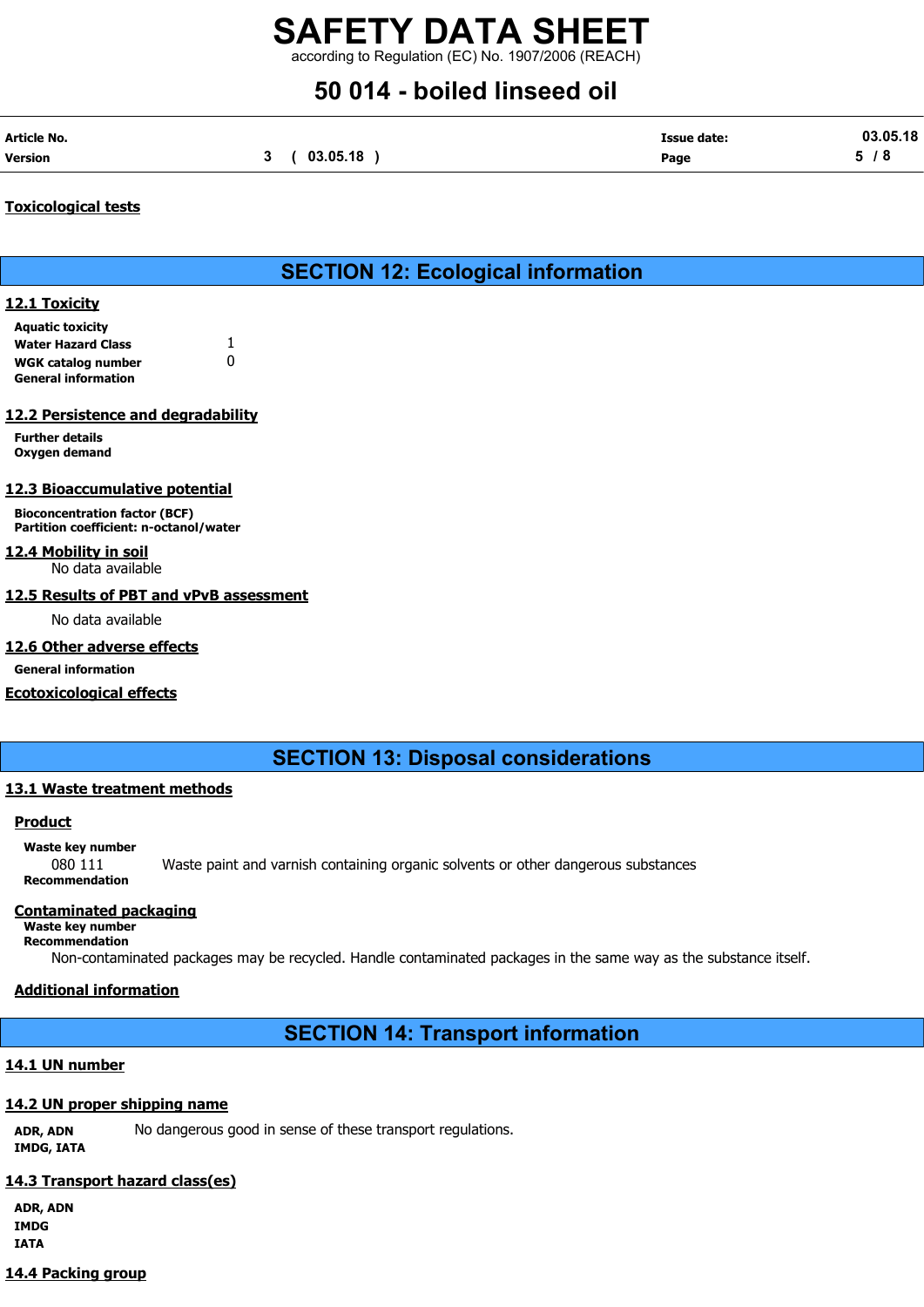# SAFETY DATA SHEET according to Regulation (EC) No. 1907/2006 (REACH)

# 50 014 - boiled linseed oil

| Article No. |          | <b>Issue date:</b> | 03.05.18  |
|-------------|----------|--------------------|-----------|
| Version     | 03.05.18 | Page               | $\bullet$ |

#### 14.5 Environmental hazards

Marine Pollutant - IMDG Marine Pollutant - ADN

# 14.6 Special precautions for user

#### Land transport

Code: ADR/RID Kemmler-number Hazard label ADR Limited quantities Contaminated packaging: Instructions Contaminated packaging: Special provisions Special provisions for packing together Portable tanks: Instructions Portable tanks: Special provisions Tank coding Tunnel restriction Remarks EQ Special provisions

# Inland waterway craft

Hazard label Limited quantities Transport permitted Equipment necessary Ventilation Remarks EQ Special provisions

### Sea transport

EmS Special provisions Limited quantities Contaminated packaging: Instructions Contaminated packaging: Special provisions IBC: Instructions IBC: Provisions Tank instructions IMO Tank instructions UN Tank instructions Special provisions Stowage and segregation Properties and observations Remarks EQ

### Air transport

Hazard Passenger Passenger LQ **Cargo** ERG Remarks EQ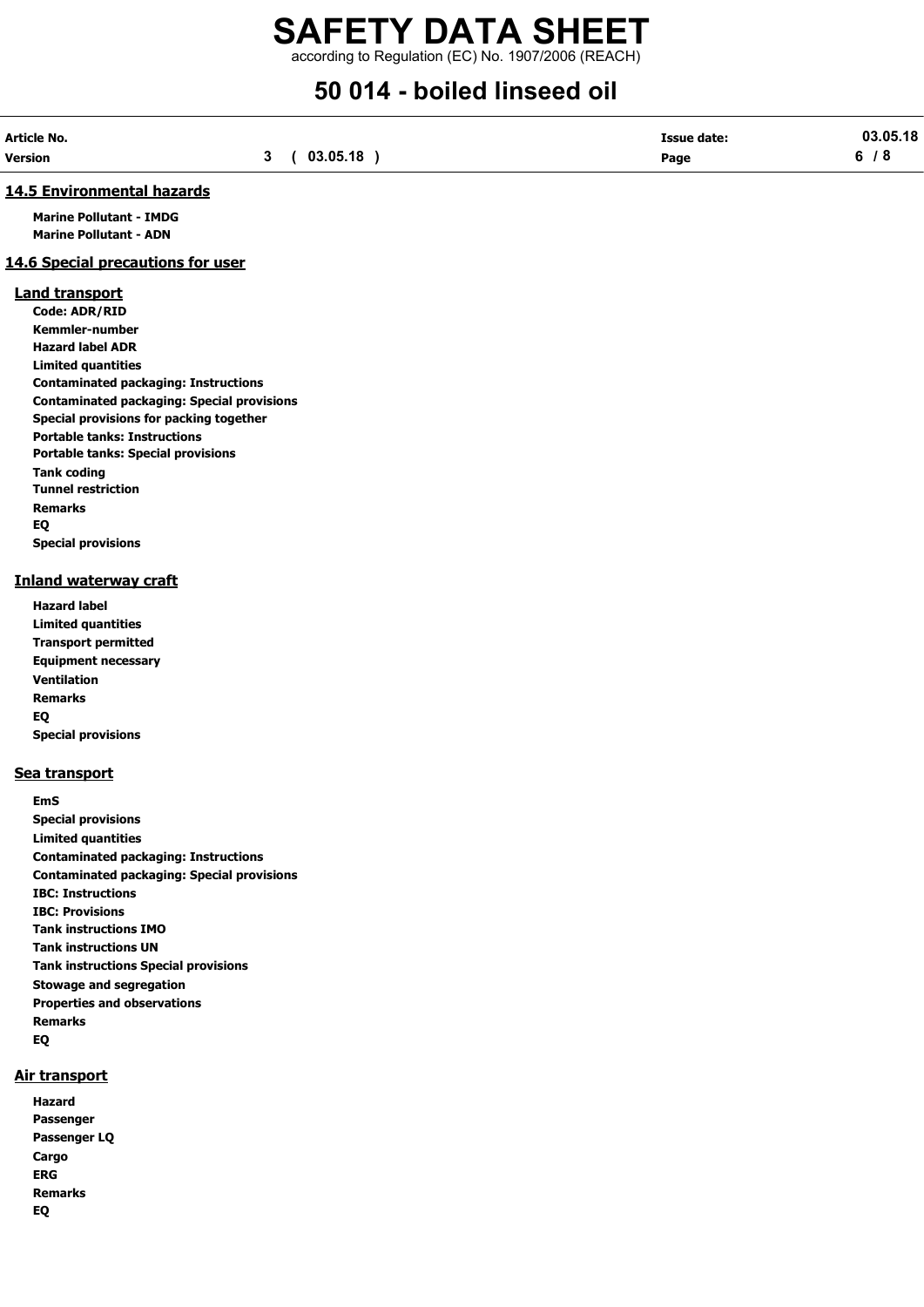according to Regulation (EC) No. 1907/2006 (REACH)

# 50 014 - boiled linseed oil

| Article No. |          | Issue date: | 03.05.18                 |
|-------------|----------|-------------|--------------------------|
| Version     | 03.05.18 | Page        | $\overline{\phantom{0}}$ |

Special Provisioning

# 14.7 Transport in bulk according to Annex II of MARPOL 73/78 and the IBC Code

No data available

SECTION 15: Regulatory information

# 15.1 Safety, health and environmental regulations/legislation specific for the substance or mixture

## National regulations

#### **Europe**

Contents of VOC [%] Contents of VOC  $[a/L]$ Further regulations, limitations and legal requirements

### **Germany**

| <b>Storage class</b>                                           |   |
|----------------------------------------------------------------|---|
| <b>Water Hazard Class</b>                                      | 1 |
| <b>WGK catalog number</b>                                      |   |
| <b>Incident regulation</b>                                     |   |
| <b>Information on working limitations</b>                      |   |
| <b>Further regulations, limitations and legal requirements</b> |   |

### Denmark

Further regulations, limitations and legal requirements

#### **Hungary**

Further regulations, limitations and legal requirements

#### Great Britain

Further regulations, limitations and legal requirements

### **Switzerland**

Contents of VOC [%] 0 %

Further regulations, limitations and legal requirements

# USA

Further regulations, limitations and legal requirements Federal Regulations State Regulations

# Japan

Further regulations, limitations and legal requirements

# **Canada**

Further regulations, limitations and legal requirements

# 15.2 Chemical Safety Assessment

# SECTION 16: Other information

# Further information

Hazard statements (CLP) H315 Causes skin irritation.